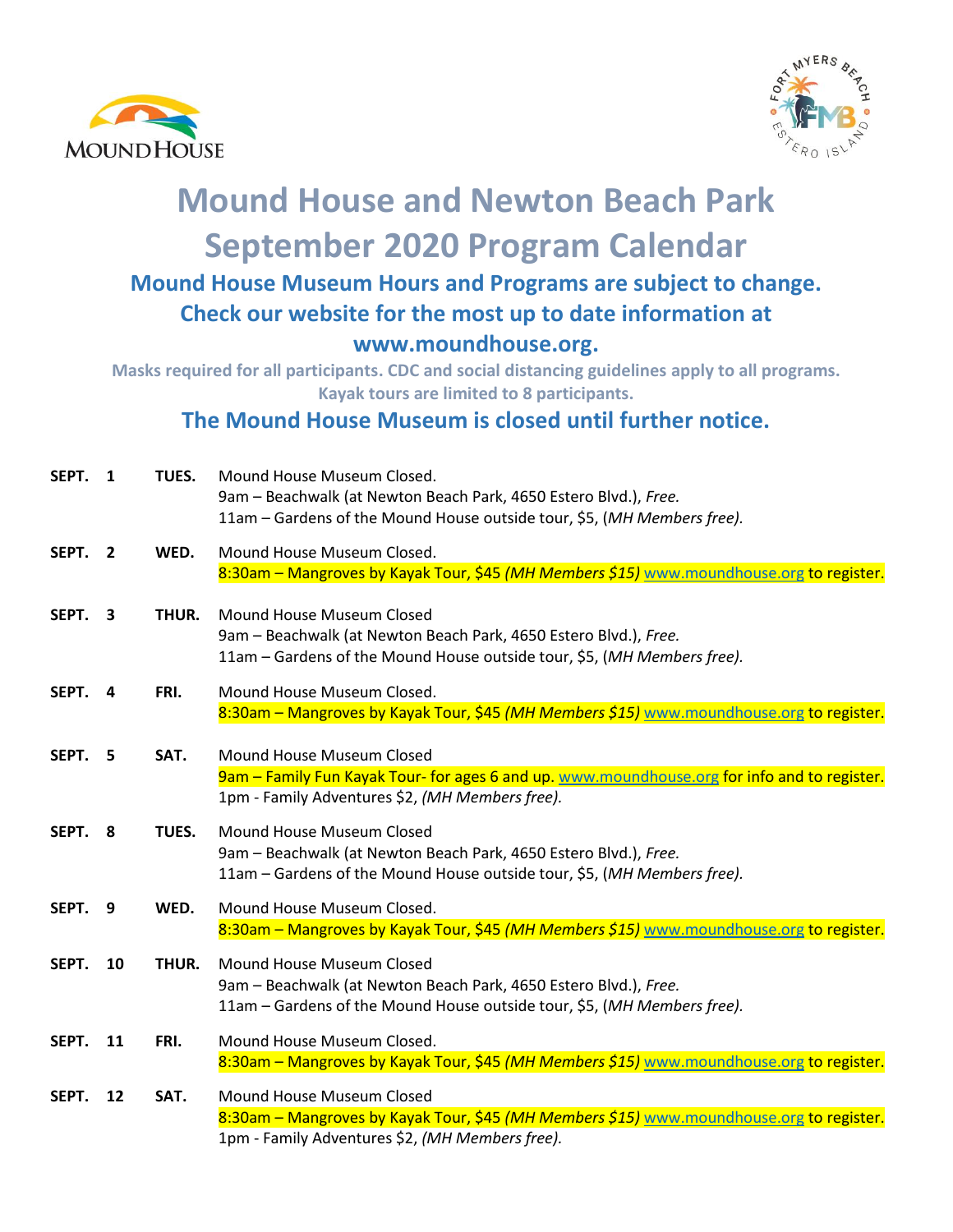| SEPT. | 15 | TUES. | Mound House Museum Closed<br>9am - Beachwalk (at Newton Beach Park, 4650 Estero Blvd.), Free.<br>11am - Gardens of the Mound House outside tour, \$5, (MH Members free).     |
|-------|----|-------|------------------------------------------------------------------------------------------------------------------------------------------------------------------------------|
| SEPT. | 16 | WED.  | Mound House Museum Closed.<br>8:30am – Mangroves by Kayak Tour, \$45 (MH Members \$15) www.moundhouse.org to register.                                                       |
| SEPT. | 17 | THUR. | Mound House Museum Closed<br>9am - Beachwalk (at Newton Beach Park, 4650 Estero Blvd.), Free.<br>11am - Gardens of the Mound House outside tour, \$5, (MH Members free).     |
| SEPT. | 18 | FRI.  | Mound House Museum Closed.<br>8:30am - Mangroves by Kayak Tour, \$45 (MH Members \$15) www.moundhouse.org to register.                                                       |
| SEPT. | 19 | SAT.  | Mound House Museum Closed<br>9am - Family Fun Kayak Tour- for ages 6 and up. www.moundhouse.org for info and to register.<br>1pm - Family Adventures \$2, (MH Members free). |
| SEPT. | 22 | TUES. | Mound House Museum Closed<br>9am - Beachwalk (at Newton Beach Park, 4650 Estero Blvd.), Free.<br>11am - Gardens of the Mound House outside tour, \$5, (MH Members free).     |
| SEPT. | 23 | WED.  | Mound House Museum Closed.<br>8:30am - Mangroves by Kayak Tour, \$45 (MH Members \$15) www.moundhouse.org to register.                                                       |
| SEPT. | 24 | THUR. | Mound House Museum Closed<br>9am - Beachwalk (at Newton Beach Park, 4650 Estero Blvd.), Free.<br>11am - Gardens of the Mound House outside tour, \$5, (MH Members free).     |
| SEPT. | 26 | SAT.  | Mound House Museum Closed<br>11am - Gardens of the Mound House outside tour, \$5, (MH Members free).                                                                         |
| SEPT. | 29 | TUES. | Mound House Museum Closed<br>9am - Beachwalk (at Newton Beach Park, 4650 Estero Blvd.), Free.<br>11am - Gardens of the Mound House outside tour, \$5, (MH Members free).     |